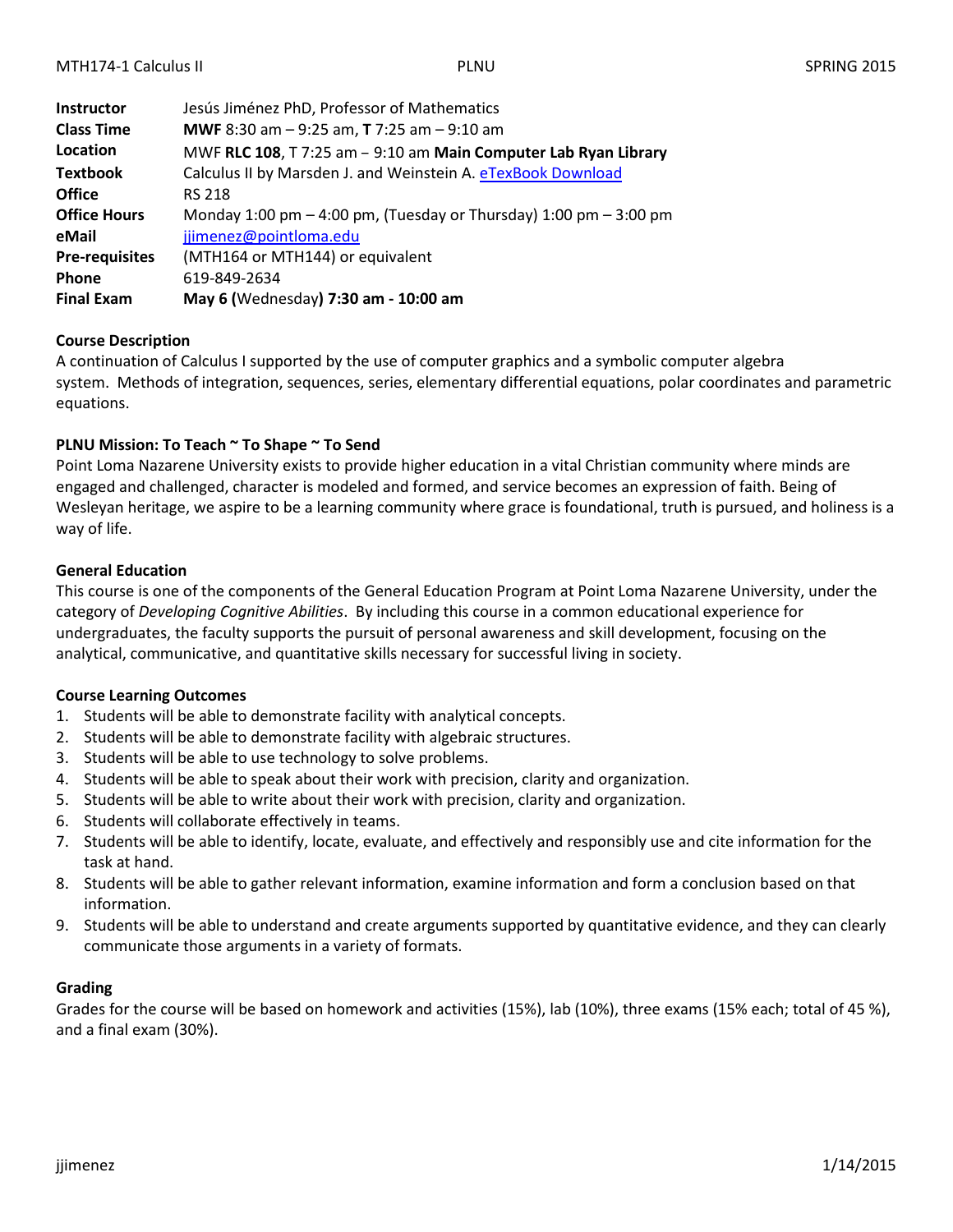# MTH174-1 Calculus II PLNU PLNU PLNU SPRING 2015

# **Homework and Activities (15%)**

Homework will be assigned every class meeting. A homework assignment is late if it is not received at the start of class on the due date, typically two class sessions after it is assigned. No late homework will be accepted. Please be sure that the problems are clear and in order. Homework will be scored on a combination of completeness and correctness. A random selection (the same for all people) of the problems will be graded on any homework assignment. The activities will be assigned during the Friday lab time and similar rules apply.

# **Lab (10 %)**

The lab grade consists of **weekly labs** (30%), one **midterm exam** (30%) and a **final exam** (40%).

# **Three Tests** (15% each) **and Final Exam** (30%)

Tests and the Final Exam will include problems and questions over material assigned in the text, readings and handouts, as well as material presented in class.

No examination shall be missed without prior consent by me or a well-documented emergency beyond your control. A score of zero will be assigned for an examination that is missed without prior consent or a well-documented emergency beyond your control. The examination schedule is included in the daily schedule. I do not intend to accept excuses such as poor communication with parents, benefactors, sport team sponsors and/or travel agents.

# **Please note: The Final Exam is** COMPREHENSIVE**. December 17, (Wednesday) 7:30 am - 10:00 am**

# **Grading Scale**

Course grades will be assigned according to the following scale:

|             | (87.5, 90)   | (77.5, 80)   | (67.5, 70)   |
|-------------|--------------|--------------|--------------|
| [92.5, 100] | [82.5, 87.5] | [72.5, 77.5] | [62.5, 67.5] |
| [90, 92.5]  | [80, 82.5]   | [70, 72.5]   | [60, 62.5]   |

#### **Grading Scale in Percentages**

# **General Advice**

The key to success in this class is to attend lectures regularly and do your homework. You learn mathematics by doing it yourself. You should expect to spend approximately two hours outside of class working on homework and going over concepts for every one hour in class. When doing homework, please note it is normal to not be able to do every problem correct on the first attempt. Do not be discouraged, seek help instead.

# **Attendance**

Regular and punctual attendance at all classes is considered essential to optimum academic achievement. If the student is absent from more than 10 percent of class meetings, the faculty member has the option of filing a written report which may result in de-enrollment. If the absences exceed 20 percent, the student may be de-enrolled without notice. If the date of de-enrollment is past the last date to withdraw from a class, the student will be assigned a grade of W or WF consistent with university policy in the grading section of the catalog. See [Academic Policies](http://www.pointloma.edu/experience/academics/catalogs/undergraduate-catalog/point-loma-education/academic-policies) in the (undergrad/graduate as appropriate) academic catalog.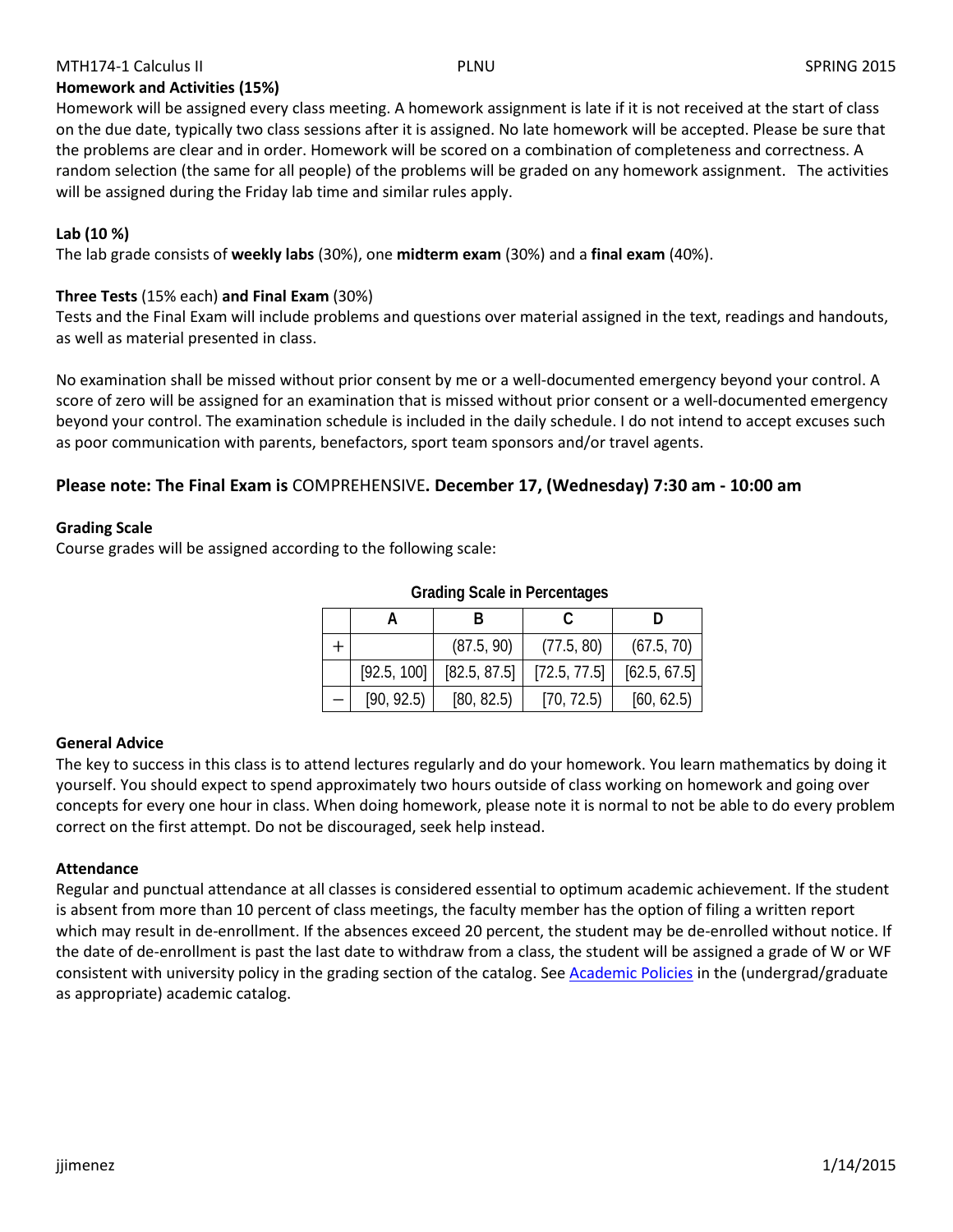# MTH174-1 Calculus II PLNU PLNU PLNU SPRING 2015

**Class Enrollment**

It is the student's responsibility to maintain his/her class schedule. Should the need arise to drop this course (personal emergencies, poor performance, etc.), **the student has the responsibility to follow through (provided the drop date meets the stated calendar deadline established by the university), not the instructor.** Simply ceasing to attend this course or failing to follow through to arrange for a change of registration (drop/add) may easily result in a grade of F on the official transcript.

# **Academic Accommodations:**

While all students are expected to meet the minimum academic standards for completion of this course as established by the instructor, students with disabilities may request academic accommodations. At Point Loma Nazarene University, students must request that academic accommodations by filing documentation with the [Disability Resource Center](http://www.pointloma.edu/experience/offices/administrative-offices/academic-advising-office/disability-resource-center) (DRC), located in the Bond Academic Center. Once the student files documentation, the Disability Resource Center will contact the student's instructors and provide written recommendations for reasonable and appropriate accommodations to meet the individual needs of the student. See [Academic Policies](http://www.pointloma.edu/experience/academics/catalogs/undergraduate-catalog/point-loma-education/academic-policies) in the (undergrad/graduate as appropriate) academic catalog.

# **Academic Honesty**

Students should demonstrate academic honesty by doing original work and by giving appropriate credit to the ideas of others. As explained in the university catalog, academic dishonesty is the act of presenting information, ideas, and/or concepts as one's own when in reality they are the results of another person's creativity and effort. Violations of university academic honesty include cheating, plagiarism, falsification, aiding the academic dishonesty of others, or malicious misuse of university resources. A faculty member who believes a situation involving academic dishonesty has been detected may assign a failing grade for a) that particular assignment or examination, and/or b) the course following the procedure in the university catalog. Students may appeal also using the procedure in the university catalog. See [Academic Policies](http://www.pointloma.edu/experience/academics/catalogs/undergraduate-catalog/point-loma-education/academic-policies) for further information.

# **FERPA Policy**

In compliance with federal law, neither PLNU student ID nor social security number should be used in publicly posted grades or returned sets of assignments without student written permission. This class will meet the federal requirements by (Note: each faculty member should choose one strategy to use: distributing all grades and papers individually; requesting and filing written student permission; or assigning each student a unique class ID number not identifiable on the alphabetic roster.). Also in compliance with FERPA, you will be the only person given information about your progress in this class unless you have designated others to receive it in the "Information Release" section of the student portal. See [Policy Statements](http://www.pointloma.edu/experience/academics/catalogs/undergraduate-catalog/policy-statements) in the (undergrad/ graduate as appropriate) academic catalog.

# **Final Exam: Date and Time**

Successful completion of this class requires taking the final examination **on its scheduled day**. The final examination schedule is posted on the [Class Schedules](http://www.pointloma.edu/experience/academics/class-schedules) site. No requests for early examinations or alternative days will be approved.

# **Cell Phones**

Turn off any cell phone while you are in class. Also, do not work on other classes while in class - to do so is disrespectful to me and your classmates. You may be asked to leave the class for such behavior, **resulting in an absence**.

# **Copyright Protected Materials**

Point Loma Nazarene University, as a non-profit educational institution, is entitled by law to use materials protected by the US Copyright Act for classroom education. Any use of those materials outside the class may violate the law.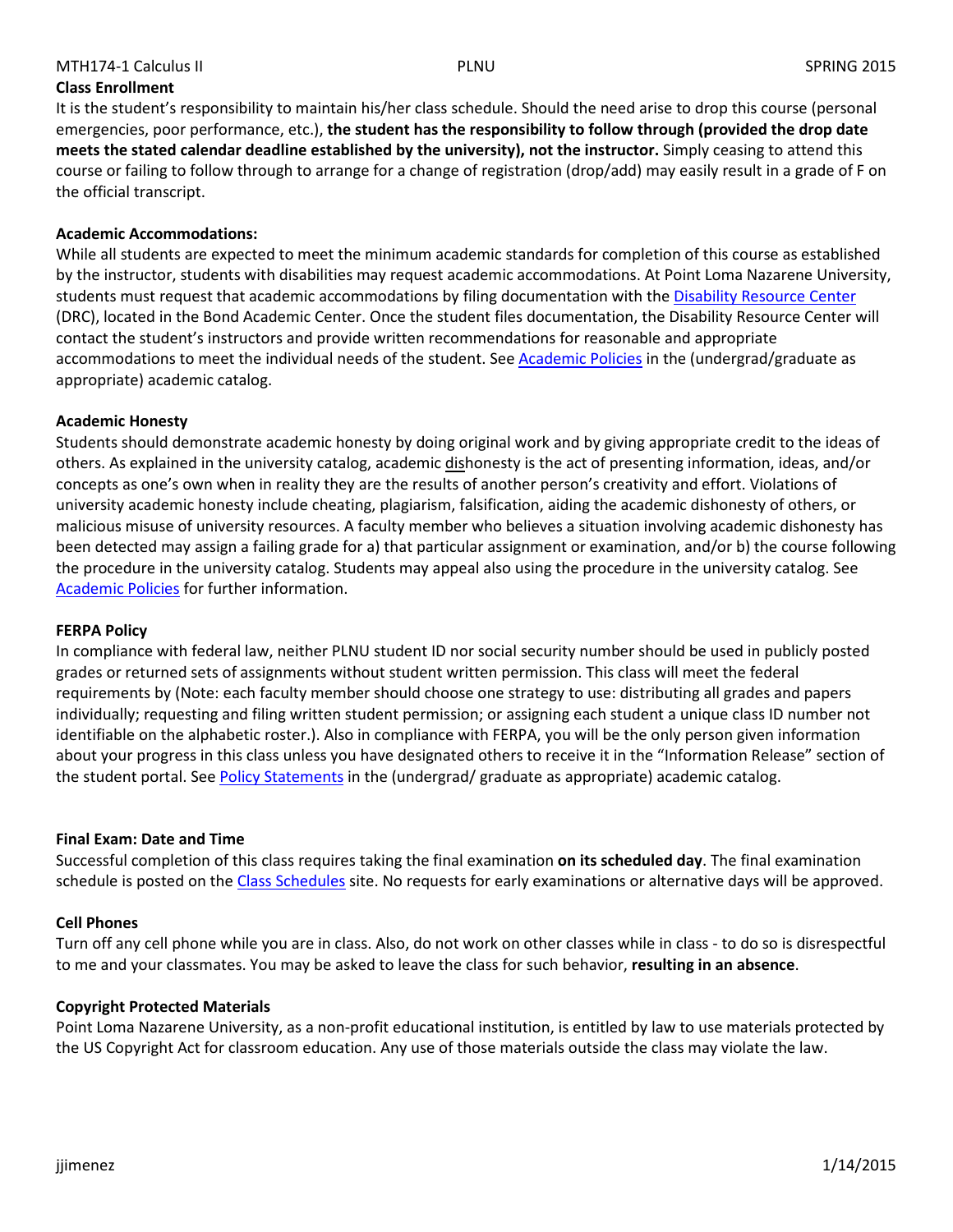|                         | Day           | Date    | <b>Section</b>      | <b>Homework Problems</b>                            |                                                  | Due |
|-------------------------|---------------|---------|---------------------|-----------------------------------------------------|--------------------------------------------------|-----|
| $\mathbf{1}$            | Tuesday       | 1/13/15 |                     |                                                     |                                                  |     |
| $\overline{2}$          | Wednesday     | 1/14/15 | 7.1                 | 10, 15, 26, 29, 36, 39, 40, 42, 44, 46, 52, 53, 63. |                                                  |     |
| $\overline{3}$          | Friday        | 1/16/15 | 7.2                 | 1-6, 13, 14, 18, 19, 27, 28, 32, 33, 39.            |                                                  |     |
| $\overline{\mathbf{4}}$ | Monday        | 1/19/15 | <b>MLK</b>          | <b>NO CLASSES</b>                                   |                                                  |     |
| 5                       | Wednesday     | 1/21/15 | 7.3                 | 1, 2, 6, 19, 20, 34, 35.                            |                                                  |     |
| $\overline{6}$          | Friday        | 1/23/15 | 7.4                 | 5, 11, 14, 16, 23, 32, 34, 39, 51, 52, 61 (c), (d)  |                                                  |     |
| $\overline{7}$          | Monday        | 1/26/15 | 8.1                 | 1, 2, 5, 6, 18                                      |                                                  |     |
| 8                       | Wednesday     | 1/28/15 | 8.2                 | 1, 2, 5, 8, 9, 31, 33, 34, 35                       |                                                  |     |
| 9                       | Friday        | 1/30/15 | 8.3                 |                                                     | 1, 3, 5, 6, 7, 8, 18, 19, 20, 25, 26, 39, 40, 43 |     |
| 10                      | Monday        | 2/2/15  | 8.4                 |                                                     | 2, 5, 9, 21, 22, 31, 32, 33, 34                  |     |
| 11                      | Wednesday     | 2/4/15  | 8.5                 | 2, 4, 5, 6, 19, 33                                  |                                                  |     |
| 12                      | Friday        | 2/6/15  | 8.6                 | 2, 3, 5, 6                                          |                                                  |     |
| 13                      | Monday        | 2/9/15  |                     |                                                     |                                                  |     |
| 14                      | Wednesday     | 2/11/15 | Exam 1              | Chapters: 7, $8.1 - 8.4$                            |                                                  |     |
| 15                      | Friday        | 2/13/15 | 9.1                 |                                                     | 1, 2, 3, 4, 17, 20, 21                           |     |
| 16                      | Monday        | 2/16/15 | 9.2                 |                                                     | 1, 4, 5, 9, 10                                   |     |
| 17                      | Wednesday     | 2/18/15 | 9.3                 |                                                     | 2, 3, 7, 8, 17                                   |     |
| 18                      | Friday        | 2/20/15 | 9.4                 |                                                     | 5, 6, 11, 12, 17, 18, 21                         |     |
| 19                      | Monday        | 2/23/15 | 9.5                 |                                                     | 1, 2, 3, 6, 7, 14                                |     |
| 20                      | Wednesday     | 2/25/15 |                     |                                                     |                                                  |     |
| 21                      | Friday        | 2/27/15 |                     |                                                     |                                                  |     |
| 22                      | Monday        | 3/2/15  |                     |                                                     |                                                  |     |
| 23                      | Wednesday     | 3/4/15  | Exam 2              | Chapters: $8.5 - 8.6$ , 9                           |                                                  |     |
| 24                      | Friday        | 3/6/15  |                     |                                                     |                                                  |     |
| 25                      | Monday        | 3/9/15  | <b>Spring Break</b> | <b>NO CLASSES</b>                                   |                                                  |     |
|                         |               |         |                     |                                                     |                                                  |     |
| 26                      | Wednesday     | 3/11/15 | <b>Spring Break</b> | <b>NO CLASSES</b>                                   |                                                  |     |
| 27                      | Friday        | 3/13/15 | <b>Spring Break</b> | <b>NO CLASSES</b>                                   |                                                  |     |
| 28                      | Monday        | 3/16/15 | 10.1                |                                                     | 1-6, 17, 20, 21, 30                              |     |
| 29                      | Wednesday     | 3/18/15 | 10.2                |                                                     | 6, 7, 13, 14, 18, 19                             |     |
| 30                      | Friday        | 3/20/15 | 10.3                |                                                     | 2, 3, 8, 14, 17, 29, 30                          |     |
| 31                      | Monday        | 3/23/15 | 10.4                |                                                     | 2, 3, 5, 7, 8, 10, 13, 16, 19, 20, 23, 24, 29    |     |
| 32                      | Wednesday     | 3/25/15 | 10.5                |                                                     | 1, 4, 5, 6, 9, 17, 18, 22, 23                    |     |
| 33                      | Friday        | 3/27/15 | 11.1                |                                                     | 7, 8, 17-20, 33-36, 61, 63                       |     |
| 34                      | Monday        | 3/30/15 | 11.2                |                                                     | 1-4, 5, 8, 9, 10, 13, 14, 18, 19, 20             |     |
| 35                      | Wednesday     | 4/1/15  | 11.4                |                                                     | 1, 2, 5, 6, 15-21, 30, 31, 35, 36, 39            |     |
| 36                      | Friday        | 4/3/15  | <b>Easter Break</b> | <b>NO CLASSES</b>                                   |                                                  |     |
| 37                      | <b>Monday</b> | 4/6/15  | <b>Easter Break</b> | <b>NO CLASSES</b>                                   |                                                  |     |
| 38                      | Wednesday     | 4/8/15  |                     |                                                     |                                                  |     |
| 39                      | Friday        | 4/10/15 |                     |                                                     |                                                  |     |
| 40                      | Monday        | 4/13/15 |                     |                                                     |                                                  |     |
| 41                      | Wednesday     | 4/15/15 | Exam 3              | Chapters: 10, 11                                    |                                                  |     |
| 42                      | Friday        | 4/17/15 | 12.1                |                                                     | 1-8, 12, 13, 17, 25-27, 32                       |     |
| 43                      | Monday        | 4/20/15 | 12.2                |                                                     | 1-4, 9-10, 13, 16, 19, 43-46                     |     |
| 44                      | Wednesday     | 4/22/15 | 12.3                |                                                     | 1-8, 9, 13-16, 21-24                             |     |
| 45                      | Friday        | 4/24/15 | 12.4                |                                                     | 1-6, 11, 12, 15, 16, 19, 20,                     |     |
| 46                      | Monday        | 4/27/15 | 12.5                |                                                     | 2, 4, 11, 12, 19, 49 (b), 55, 57                 |     |
| 47                      | Wednesday     | 4/29/15 | 12.6                |                                                     |                                                  |     |
| 48                      | Friday        | 5/1/15  |                     |                                                     |                                                  |     |
| 49                      | Monday        | 5/4/15  |                     |                                                     |                                                  |     |
| 50                      | Wednesday     | 5/6/15  | <b>Final Exam</b>   | 7:30 am - 10:00 am                                  |                                                  |     |